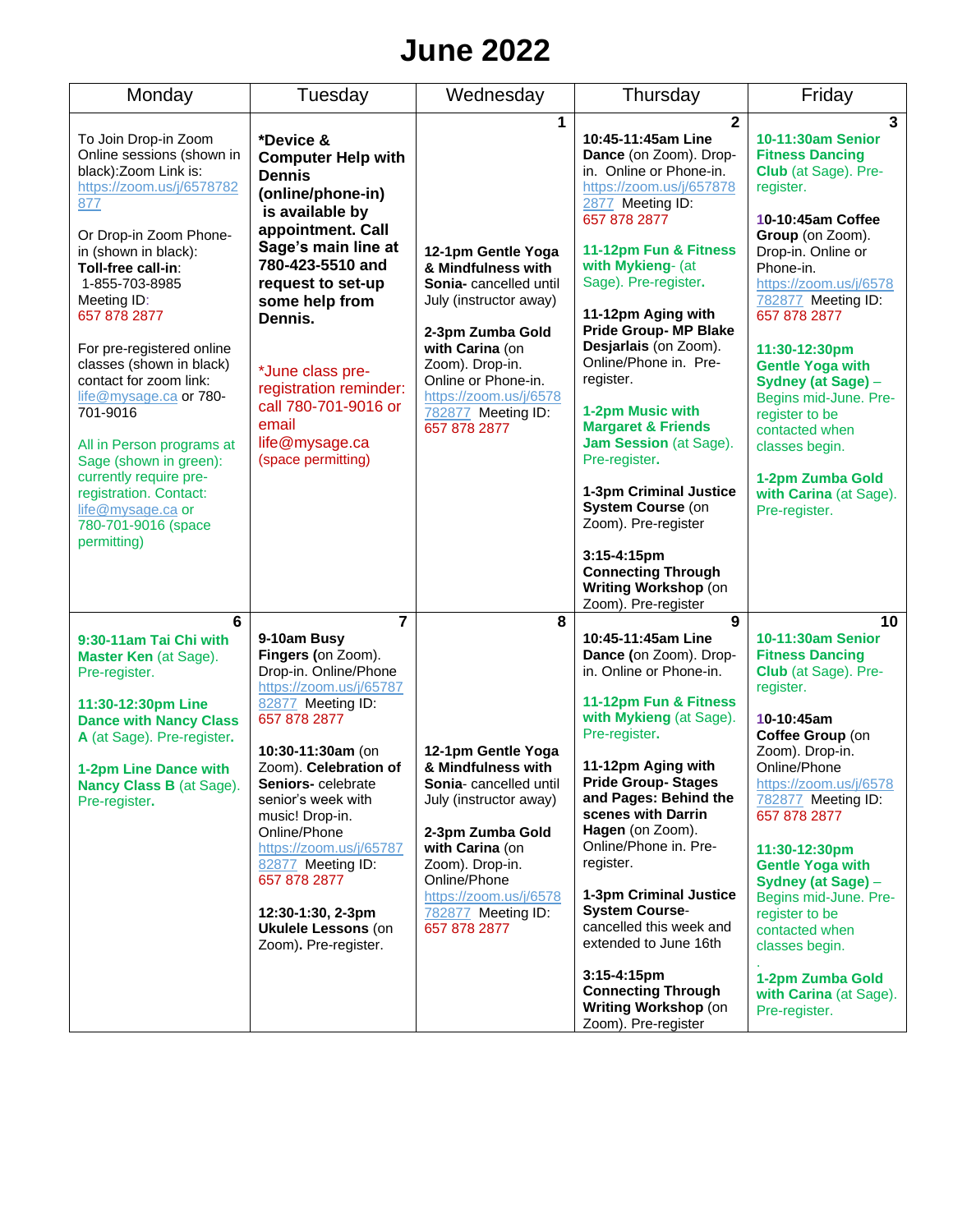| 13<br><b>Monday</b>                                                                                                                                                                                                                | Tuesday<br>14                                                                                                                                                                                                                                                                                                                                                                                         | Wednesday 15                                                                                                                                                                                                                                        | <b>Thursday</b><br>16                                                                                                                                                                                                                                                                                                                                                                                                                                                                                                                                                                                             | 17<br><b>Friday</b>                                                                                                                                                                                                                                                                                                                                                                                                                         |
|------------------------------------------------------------------------------------------------------------------------------------------------------------------------------------------------------------------------------------|-------------------------------------------------------------------------------------------------------------------------------------------------------------------------------------------------------------------------------------------------------------------------------------------------------------------------------------------------------------------------------------------------------|-----------------------------------------------------------------------------------------------------------------------------------------------------------------------------------------------------------------------------------------------------|-------------------------------------------------------------------------------------------------------------------------------------------------------------------------------------------------------------------------------------------------------------------------------------------------------------------------------------------------------------------------------------------------------------------------------------------------------------------------------------------------------------------------------------------------------------------------------------------------------------------|---------------------------------------------------------------------------------------------------------------------------------------------------------------------------------------------------------------------------------------------------------------------------------------------------------------------------------------------------------------------------------------------------------------------------------------------|
| 9:30-11am Tai Chi with<br><b>Master Ken</b> (at Sage).<br>Pre-register.<br>11:30-12:30pm Line<br><b>Dance with Nancy Class</b><br>A (at Sage). Pre-register.<br>1-2pm Line Dance with<br>Nancy Class B (at Sage).<br>Pre-register. | 9-10am Busy<br>Fingers (on Zoom).<br>Drop-in. Online/Phone<br>https://zoom.us/j/65787<br>82877 Meeting ID:<br>657 878 2877<br>10:30-11:15am Sage<br><b>SING Singalong with</b><br><b>Elaine-</b> on Summer<br>break, returning in the<br>Fall<br>12:30-1:30, 2-3pm<br><b>Ukulele Lessons (on</b><br>Zoom). Pre-register. On<br>Summer break,<br>returning in the Fall                                 | 12-1pm Gentle Yoga<br>& Mindfulness with<br>Sonia-cancelled until<br>July (instructor away)<br>2-3pm Zumba Gold<br>with Carina (on<br>Zoom). Drop-in.<br>Online or Phone-in                                                                         | 10:45-11:45 Line<br>Dance with Nancy (on<br>Zoom). Drop-in<br>Online/Phone<br>https://zoom.us/j/657878<br>2877 Meeting ID:<br>657 878 2877<br>11-12pm Fun & Fitness<br>with Mykieng (at Sage).<br>Pre-register.<br>11-12pm Aging with<br><b>Pride-Pride Week</b><br><b>Celebration with</b><br>Northern Heart (on<br>Zoom). Pre-register.<br>1-2pm Music with<br><b>Margaret &amp; Friends</b><br><b>Jam Session</b> (at Sage).<br>Pre-register.<br>1-3pm Criminal Justice<br>System Course (on<br>Zoom). Pre-register<br>3:15-4:15pm<br><b>Connecting Through</b><br>Writing Workshop (on<br>Zoom). Pre-register | 10-11:30am Senior<br><b>Fitness Dancing</b><br>Club (at Sage). Pre-<br>register.<br>10-10:45am<br>Coffee Group (on<br>Zoom). Drop-in.<br>Online/Phone<br>https://zoom.us/j/6578<br>782877 Meeting ID:<br>657 878 2877<br>11:30-12:30pm<br><b>Gentle Yoga with</b><br>Sydney (at Sage) -<br>Begins mid-June. Pre-<br>register to be<br>contacted when<br>classes begin.<br>1-2pm Zumba Gold<br>with Carina (at Sage).<br>Pre-register.       |
| 20<br>9:30-11am Tai Chi with<br>Master Ken (at Sage).<br>Pre-register.<br>11:30-12:30pm Line<br><b>Dance with Nancy Class</b><br>A (at Sage). Pre-register.<br>1-2pm Line Dance with<br>Nancy Class B (at Sage).<br>Pre-register.  | 21<br>9-10am Busy<br>Fingers (on Zoom).<br>Drop-in. Online/Phone<br>https://zoom.us/j/65787<br>82877 Meeting ID:<br>657 878 2877<br>10:30-11:15am Sage<br><b>SING Singalong with</b><br>Elaine- on Summer<br>break, returning in the<br>Fall<br>12:30-1:30, Ukulele<br>Lessons- on Summer<br>break, returning in the<br>Fall<br>2-3pm Ukulele<br>Lessons-on Summer<br>break, returning in the<br>Fall | 22<br>12-1pm Gentle Yoga<br>& Mindfulness with<br><b>Sonia-</b> cancelled until<br>July (instructor away)<br>2-3pm Zumba Gold<br>with Carina (on<br>Zoom). Drop-in.<br>Online/Phone<br>https://zoom.us/j/6578<br>782877 Meeting ID:<br>657 878 2877 | 23<br>10:45-11:45am Line<br>Dance with Nancy (on<br>Zoom). Drop-in.<br>Online/Phone<br>https://zoom.us/j/657878<br>2877 Meeting ID:<br>657 878 2877<br>11-12pm Fun & Fitness<br>with Mykieng (at Sage).<br>Pre-register.<br>11-12pm Aging with<br><b>Pride Group-Sydney</b><br>Goss (on Zoom).<br>Online/Phone in. Pre-<br>register.                                                                                                                                                                                                                                                                              | 24<br>10-11:30am Senior<br><b>Fitness Dancing</b><br>Club (at Sage). Pre-<br>register.<br>10-10:45am<br>Coffee Group (on<br>Zoom). Drop-in.<br>Online/Phone<br>https://zoom.us/j/6578<br>782877 Meeting ID:<br>657 878 2877<br>11:30-12:30pm<br><b>Gentle Yoga with</b><br>Sydney (at Sage) -<br>Begins mid-June. Pre-<br>register to be<br>contacted when<br>classes begin.<br>1-2pm Zumba Gold<br>with Carina (at Sage).<br>Pre-register. |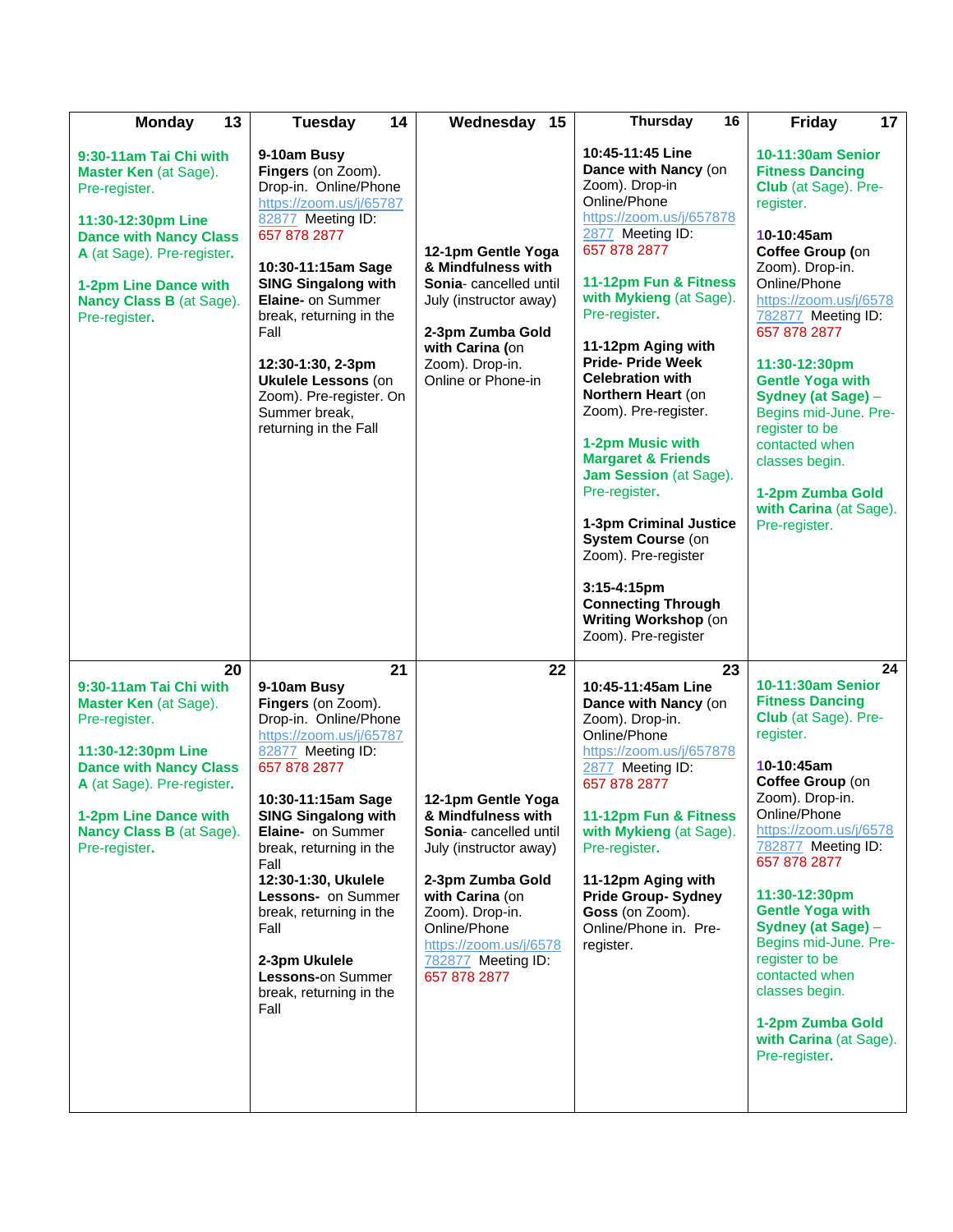| 27<br><b>Monday</b>             | 28<br>Tuesday                                    | Wednesday 29                                     | 30<br><b>Thursday</b>                           | <b>July 1st</b> |
|---------------------------------|--------------------------------------------------|--------------------------------------------------|-------------------------------------------------|-----------------|
| 9:30-11am Tai Chi               | 9-10am Busy                                      | 12-1pm Gentle Yoga                               | 10:45-11:45am Line                              | <b>Sage</b>     |
| with Master Ken (at             | <b>Fingers</b> (on Zoom).                        | & Mindfulness with                               | Dance (on Zoom). Drop-                          | <b>Closed</b>   |
| Sage). Pre-register.            | Drop-in. Online/Phone<br>https://zoom.us/j/65787 | Sonia- cancelled until<br>July (instructor away) | in. Online or Phone-in.                         |                 |
| 11:30-12:30pm Line              | 82877 Meeting ID:                                |                                                  | 11-12pm Fun & Fitness                           |                 |
| <b>Dance with Nancy Class</b>   | 657 878 2877                                     | 2-3pm Zumba Gold                                 | with Mykieng (at Sage).                         |                 |
| A (at Sage). Pre-register.      |                                                  | with Carina (on                                  | Pre-register.                                   |                 |
|                                 |                                                  | Zoom). Drop-in.                                  |                                                 |                 |
| 1-2pm Line Dance with           |                                                  | Online/Phone                                     | 11-12pm Aging with                              |                 |
| <b>Nancy Class B (at Sage).</b> |                                                  | https://zoom.us/j/6578                           | <b>Pride Group-Year End</b>                     |                 |
| Pre-register.                   |                                                  | 782877 Meeting ID:                               | Wrap-up Discussion with                         | Association     |
| 12:20-1:10 Meditation &         |                                                  | 657 878 2877                                     | Eric, Jan and Rachel (on<br>Zoom). Online/Phone |                 |
| <b>Pranayama with Sonia-</b>    |                                                  |                                                  | in. Pre-register.                               |                 |
| cancelled until July            |                                                  |                                                  |                                                 | June            |
| (instructor away)               |                                                  |                                                  |                                                 |                 |
|                                 |                                                  |                                                  |                                                 | 2022            |
|                                 |                                                  |                                                  |                                                 |                 |

*Sage's building remains closed at this time however some programs (pre-registered only) will be in person starting in May. Other programs will remain online/phone-in on Zoom. See details below on how to register. As always, circumstances may change. For calendar and building updates, our newsletter, and other Sage program updates please visit [www.mysage.ca](http://www.mysage.ca/) or call 780.423-5510. You can also find the Senior Center Without Walls monthly calendar on our website along with many other great resources.*

# **Zoom Programming Online/Phone-in:**

(Shown in Black on the Life Enrichment Calendar)

**Criminal Justice System Course (Pre-Register)**- Doug Heckbert was a Criminal Justice professor at McEwan University. Learn basic information about criminal law and process. This free, 4-week class will feature an overview of the criminal justice system including crime defined as well as the four components that make up the criminal justice system in Canada (community, police, courts, corrections). Register by May 16<sup>th</sup> to be sent the zoom link to join. **When:** Thursdays, May 19, May 26, June 2, June 9 (cancelled), June 16th 1-3pm

**Busy Fingers & Crafts (Drop-in)** Join Sage's Busy Finger and Craft Group volunteers as you work on your knitting, crocheting, crafts or doodling while enjoying a visit. Teaching help with some projects may also be available.

**When:** Tuesdays, 9-10am **Zoom Link:** <https://zoom.us/j/6578782877> or **Toll-free call-in**: 1-855-703-8985 Meeting ID: 657 878 2877

**Sage SING! Singalong (Drop-in)** Join Elaine and friends for music and a chance to share all of your sing-a-long favourites. **When:** Tuesdays **Time:** 10:30-11:15am **Zoom Link:** <https://zoom.us/j/6578782877> or **Toll-free call-in**: 1-855-703-8985 Meeting ID: 657 878 2877 \*Sage Sing! Singalong will wrap-up with the Celebration of Seniors to celebrate Senior's Week on June

7<sup>th</sup> followed by a break for the Summer.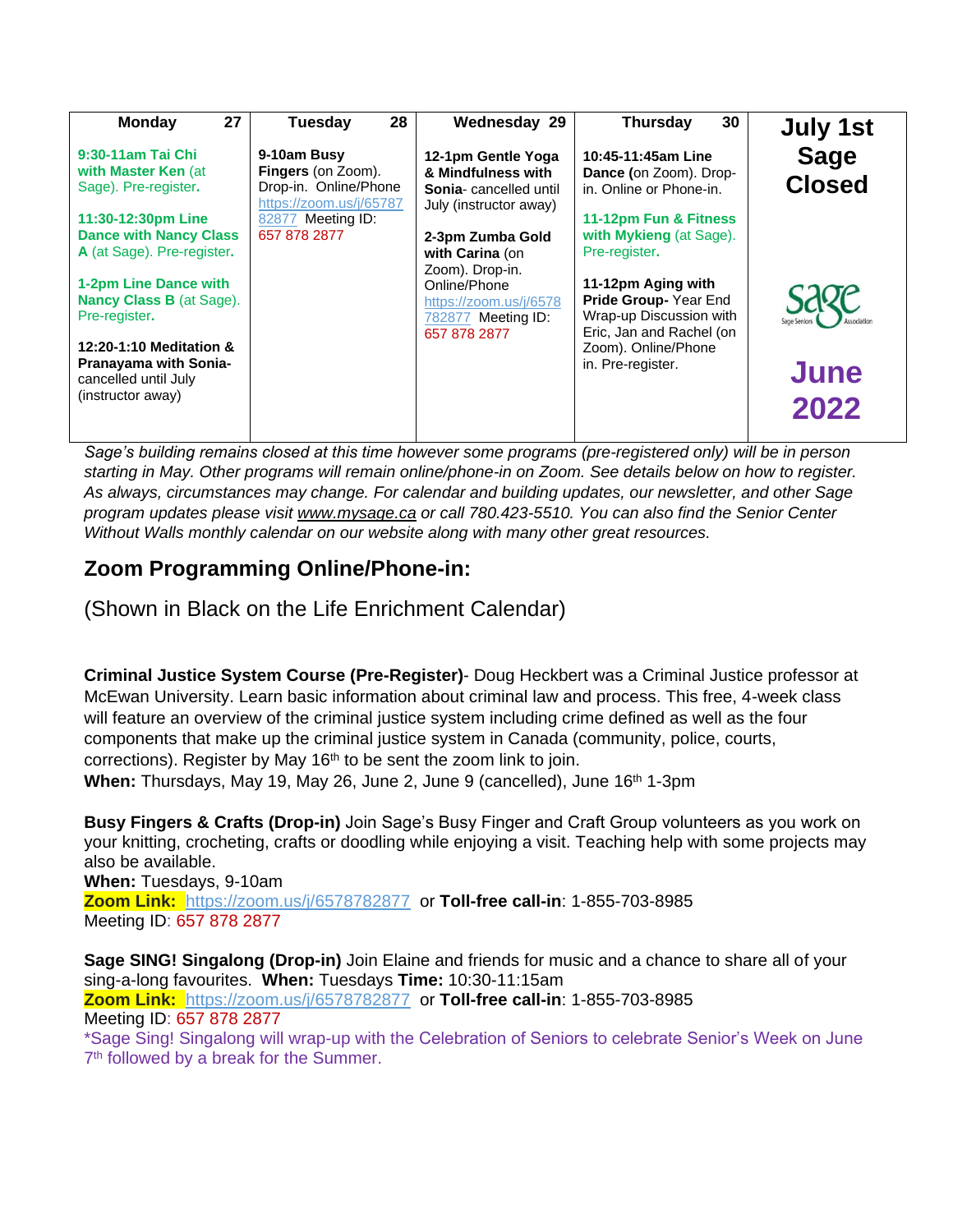**Ukulele Classes with Elaine (Pre-Register)** A great chance for ukulele enthusiasts of varying skill levels to come together and learn. Two multi-level groups currently offered. Both groups will explore a variety of strumming and picking patterns to accompany singing. Not suitable for absolute beginners. Pre-registration **required**. Email [life@mysage.ca](mailto:life@mysage.ca) or call 780.701.9016.

• **Group 1** is for more experienced players. (12:30-1:30pm)

• **Group 2** is for less experienced players. (2-3pm)

**\***Ukulele classes will wrap-up on June 7 th followed by a break for the Summer.

**Zumba Gold with Carina Wednesdays (Drop-in)** Enjoy music, fun and dancing! Zumba Gold takes the popular Latin-dance inspired workout of Zumba and makes it accessible for seniors, beginners or others needing modifications in their exercise routine.

**When:** Wednesdays, 2-3pm

\*Please see waiver for Physical Activity listed below before joining this activity. **Zoom Link:** <https://zoom.us/j/6578782877> or **Toll-free call-in**: 1-855-703-8985 Meeting ID: 657 878 2877

**Line Dance with Nancy Thursdays (Drop-in)** Not your typical line dancing, especially now when it is individual and from your own home! Join instructor Nancy in this unique line dancing class that mixes Tai Chi movements and easy dance moves put to a mix of popular songs. This is fun and easy for almost anyone to be able to do. **Date:** Thursdays, 10:45-11:45am

\*Please see waiver for Physical Activity listed below before joining this activity. **Zoom Link:** <https://zoom.us/j/6578782877> or **Toll-free call-in**: 1-855-703-8985 Meeting ID: 657 878 2877

**\*New\* Aging with Pride (Pre-Register)** A group for LGBTQ2S+ seniors and allies that meets weekly to learn, have discussions, connect, and socialize. See meeting schedule on Sage monthly calendar for more weekly topics. Aging with Pride is a partnership between The Pride Centre of Edmonton, Edmonton Pride Seniors Group (EPSG) and Sage Seniors Association.

**Date:** Thursdays, 11-12pm

\* Pre-registration **required** each week to get Zoom information. Please email

agingwithpride@pridecentreofedmonton.ca or call 780.701.9016.

**Aging with Pride Weekly Topics:** (topics may change)

**June 2-** MP Blake Desjarlais

**June 9-** Stages and Pages: Behind the scenes with Darrin Hagen

**June 16**- **-** Pride Week Celebration with Northern Heart

**June 23**- Sydney Goss

**June 30-** Year End Wrap-up Discussion with Eric, Jan and Rachel

**Connecting Through Writing Workshops with Adele (Pre-Register)** This is a free, 4-week workshop where writing prompts are given, there are a few minutes to write, and then everyone shares and discusses with the group (if comfortable). It is a great tool for learning, expressing yourself, connecting and sharing.8-12 participants max. Pre-register before series deadline by email life@mysage.ca or 780.701.9016 to receive Zoom link information.

**Time:** 3:15-4:15 pm. This session will be held online.

• **Spring Series 2** – Thursdays, May 19- June 16<sup>th</sup> (Registration deadline May 17<sup>th</sup>)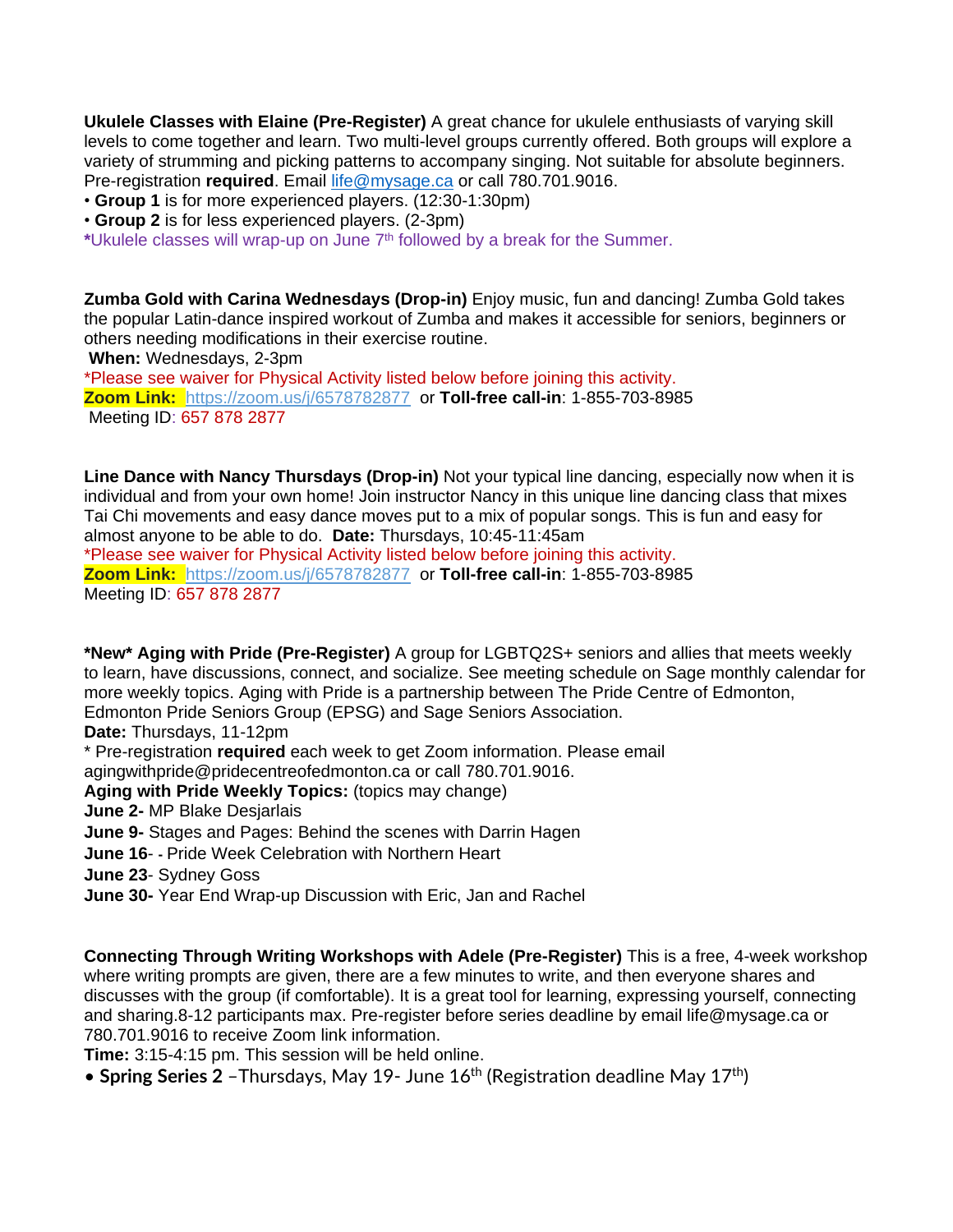**Coffee Group (Drop-in)** A weekly get together to have discussions, chat, visit, and even see some friendly faces over the computer or over the phone.

**When:** Fridays, 10-10:45am

**Zoom Link:** <https://zoom.us/j/6578782877> or **Toll-free call-in**: 1-855-703-8985 Meeting ID: 657 878 2877

**Gentle Yoga and Mindfulness with Sonia (Drop-in)** In these weekly sessions group leader, Sonia, will guide the group through gentle and simple yoga movements, exercises and stretches. It is seated or standing with the support of a chair. Sonia also leads the group through meditative exercises and breathing.

**Date:** no class until July (instructor is away)

\*Please see waiver for Physical Activity listed below before joining this activity. **Zoom Link:** <https://zoom.us/j/6578782877> or **Toll-free call-in**: 1-855-703-8985 Meeting ID: 657 878 2877

**Meditation and Pranayama with Sonia Drop-in** (Online and phone-in)- In these sessions group leader, Sonia, will guide the group through meditation, gentle exercises and breath work (Pranayama). Gentle meditation and breathing techniques will help you slowly experience the grace within you. Join and let's meditate together from the comfort of your home. \*Please see waiver for Physical Activity listed below before joining this activity.

**Date:** no class until July (instructor is away)

**Device and Computer Help with Dennis** Do you have questions about how to use your device or computer? Our volunteer Dennis can help! Contact Sage Main Reception at 780.423.5510 and request to set up an appointment with Dennis.

### **In Person Programs (Pre-Registered Only):**

#### (Shown in Green on the Life Enrichment Calendar)

To attend the in-person classes you must:

- Pre-register in advance (space permitting). To register email [life@mysage.ca](mailto:life@mysage.ca) or call 780-701-9016.
- Note that Sage's doors remain closed at this time and only pre-registered participants will be permitted entry.
- Doors will only be open for entry up to half an hour before program start times and participants are asked to leave Sage upon program completion (the café and rest of the building are not open at this time.)
- Participants must not attend programming if they have any new signs and symptoms of illness at all, Covid or otherwise.
- Masks must be worn at all times.
- Maintain Social Distancing while in the building and during classes. Class sizes will be limited to help maintain Social Distancing in the classes.

**Tai Chi with Master Ken (Pre-Register)** Good for the mind and body, these Tai Chi classes are great for all skill levels and help to build balance and strength through gentle movements.

**When: Mondays starting May 30th** 

**Time:** 9:30-11:00am **Location:** Aud

\*Please see waiver for Physical Activity listed below before joining this activity.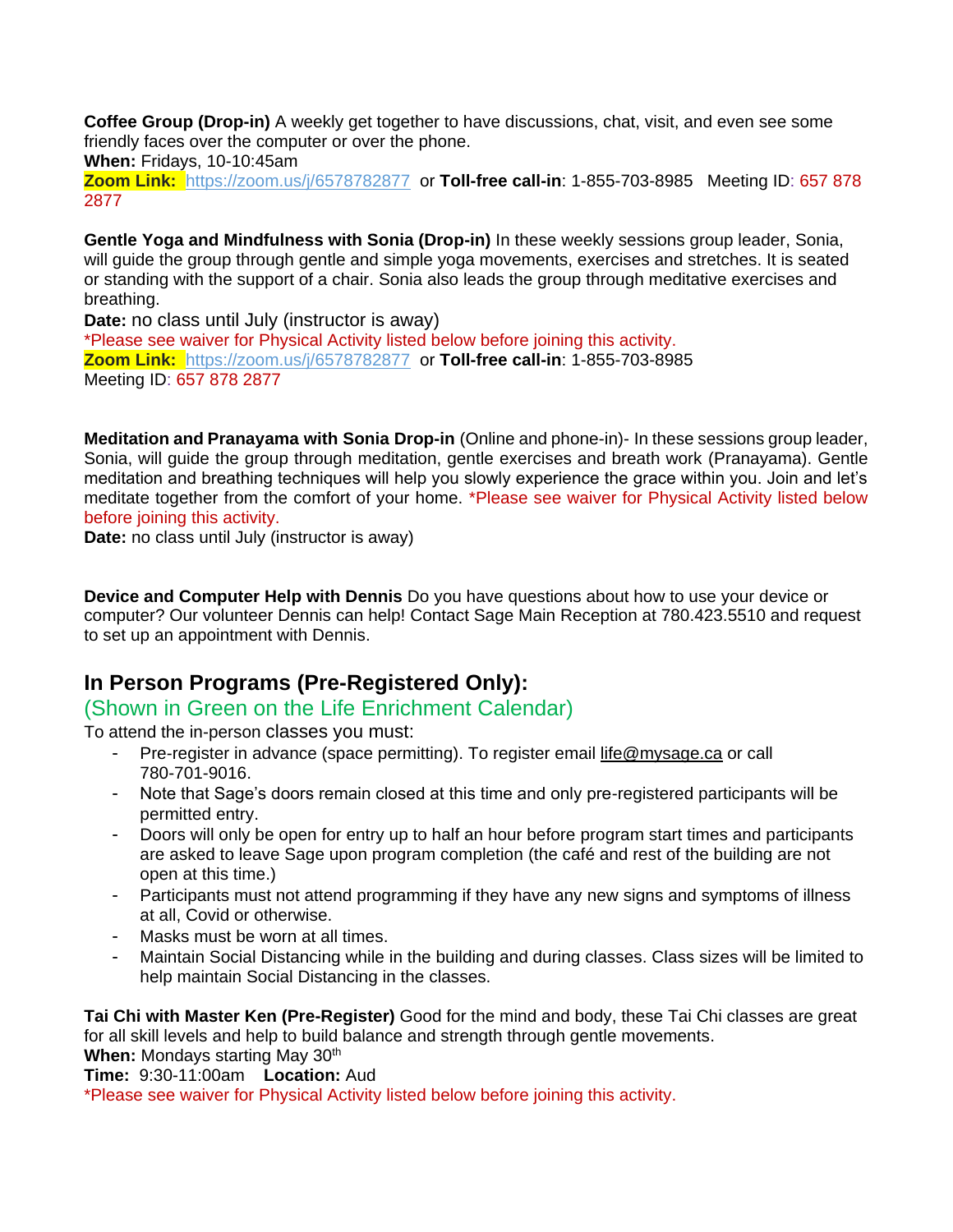**Line Dance with Nancy Mondays Class A & Class B (Pre-Register)** Not your typical line dancing! Join instructor Nancy in this unique line dancing class that mixes Tai Chi movements and easy dance moves put to a mix of popular songs. **Location:** Auditorium **Date:** Mondays, 11:30-12:30pm (Class A), 1-2pm (Class B) \*Please see waiver for Physical Activity listed below before joining this activity.

**Live Music with Margaret & Friends Jam Session (Pre-Register)** Join Sage's volunteer Margaret as she shares her love of music by singing and playing her ukulele. Enjoy listening or singing along or bring your own instrument. If you have a song you'd like to share we'd love to hear from you! When: 1<sup>st</sup> & 3<sup>rd</sup> Thursdays of the month June 2 &16<sup>th</sup> Time: 1-2pm **Location:** Auditorium

**Fun & Fitness with Mykieng (Pre-Register)** These classes are great for all skill levels and help to build balance and strength through having fun and doing easy movements. **When:** Thursdays **Time:** 11-12pm **Location:** Classroom C \*Please see waiver for Physical Activity listed below before joining this activity.

**Zumba Gold with Carina Fridays (Pre-Register)** Music, fun and dancing! Zumba Gold takes the popular Latin-dance inspired workout of Zumba and makes it accessible for seniors, beginners or others needing modifications in their exercise routine. **When:** Fridays **Time:** 1-2pm **Location:** Auditorium

\*Please see waiver for Physical Activity listed below before joining this activity.

**Gentle Yoga with Sydney (Pre-Register)** Sydney, will guide the group through gentle and simple yoga movements, exercises and stretches. It is seated or standing with the support of a chair. **Date:** Fridays, 11:30-12:30pm – Beginning mid-June as instructor is away **Location:** Classroom C \*Please see waiver for Physical Activity listed below before joining this activity.

**Senior Fitness Dancing Club (Pre-Register)** Formerly Senior Social Dance but now exercise classes to allow for Social Distancing. Join in for some fun and easy exercises. **Location:** Auditorium **Time:** 10-11:30am

\*Please see waiver for Physical Activity listed below before joining this activity.

\*Please note that Dominos, Crib Games, Ballroom Dancing, Senior Social Dance as well as other Life Enrichment programs are not retuning to in person at this time in this phase of our re-opening plan and with the current restrictions and safety precautions that are in place. Watch the website (www.mysage.ca), monthly calendars and newsletters for future updates.

### **Waiver for physical activity:**

By participating in any online or phone-in programming provided by Sage, you knowingly and voluntarily assume the risks of engaging in this activity. You acknowledge that it is your responsibility to be aware of the risks associated with the activity and to safeguard yourself by ensuring:

- 1. That you are physically capable of the activity
- 2. That you exercise safety measures appropriate to the activity; and
- 3. That you do not participate beyond your capabilities.

By participating in Sage programming, you release Sage Seniors Association from any liability related to your participation. Please consult your primary care provider/a medical professional before beginning any exercise regime.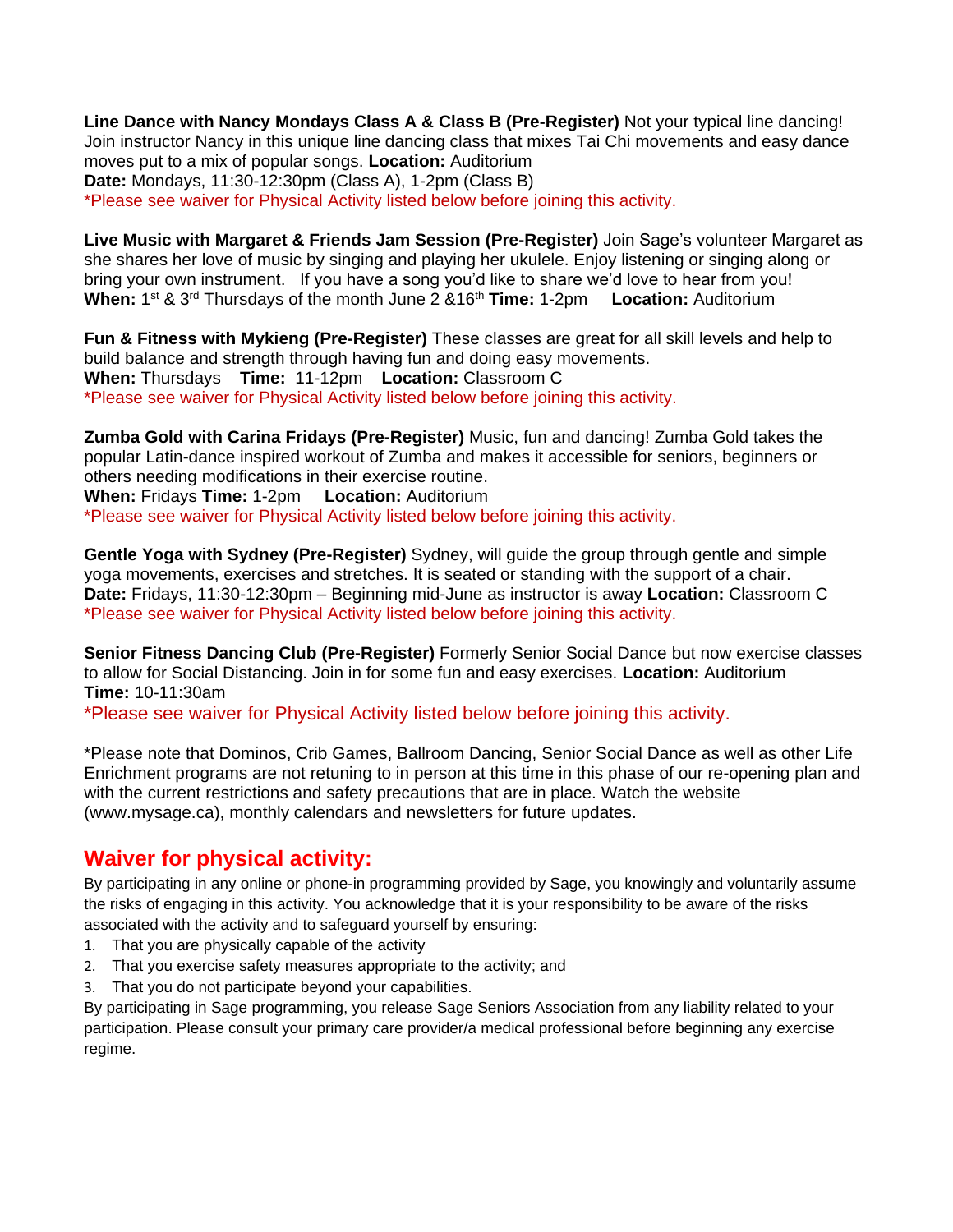### **Online/Phone-in and in Person Program Participation Waiver:**

By registering and participating in any programming provided by Sage, you are providing Sage with access to your name, contact information, and other personal information that you may share. You give Sage permission to use this information to contact you, and to keep track of your participation for internal purposes. You can stop participating at any time, and can withdraw your personal information from Sage's records at any time. Please note that online programming may be less private and confidential than face-to-face programming - you may not know everyone who is listening or watching.

By using the Zoom link or toll-free number to call in to join in the activity, or by joining online, or by attending in person, the participant acknowledges the involved risks, dangers and hazards, which could result in injury or loss, and waives any and all claims for liability for any loss, damage, expense or injury as a result of participating in the class. Some programs use video and audio technologies for our sessions rather than asking for participants to come into our building. Sage has purchased the Zoom plan with the highest level of security settings. We do our best to make sure that any information you give to us during programs is private and secure but want to acknowledge that no video or audio tools are ever completely secure

# **Code of Conduct:**

Sage Seniors Association is an inclusive environment. This means that we value and support diversity and individuals from all walks of life. We ask each participant to help us by adhering to the following guidelines:

- Allowing every participant to contribute
- Letting the facilitator guide and direct the group
- Contact Sage staff directly if you have an issue with a group member

Also remember to:

- Please keep all personal information shared confidential
- Please do not interrupt when others are speaking
- Treat each other with dignity and respect
- Try not to give advice unless you are asked for it.

### **To Join the Online/Phone-in Programming:**

#### **To join Zoom programming using Sage's toll-free number:**

1) Call: 1-855-703-8985

2) It will ask you to enter your Meeting ID: (eg.657 878 2877) then press the # key. If it says the meeting is unavailable, then you have entered the wrong Meeting ID

3) It says enter Participant ID # or press pound key: press # key

4) Say your name & press # key

5) Enjoy! You can still hear the program, and they can hear you if you are unmuted, there is just no video component.

#### **To join Zoom programming using Sage's toll-free number:**

1) Call: 1-855-703-8985

2) It will ask you to enter your Meeting ID: (eg.657 878 2877) then press the # key. If it says the meeting is unavailable, then you have entered the wrong Meeting ID

3) It says enter Participant ID # or press pound key: press # key

4) Say your name & press # key

5) Enjoy! You can still hear the program, and they can hear you if you are unmuted, there is just no video component.